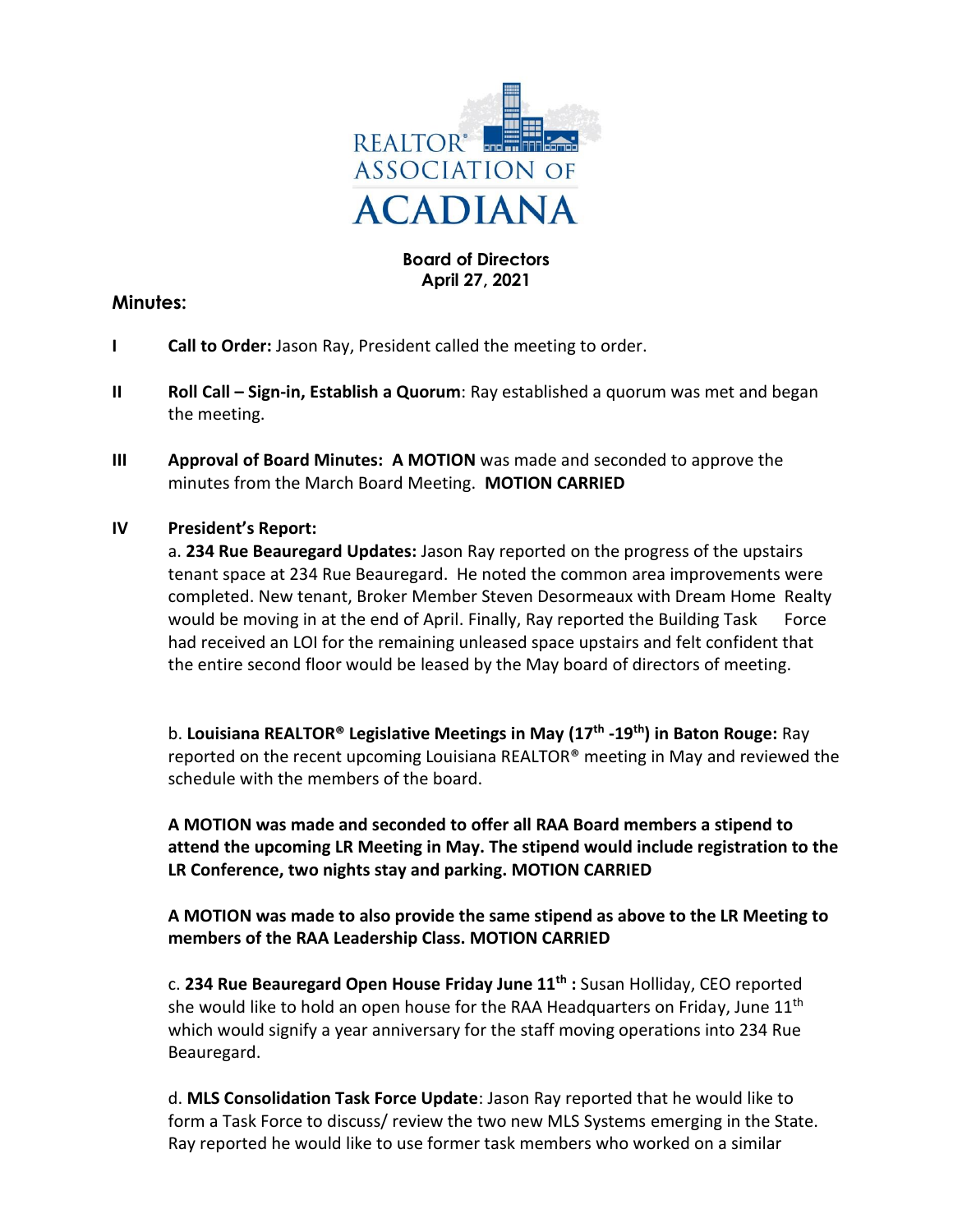committee. Those task members are: Ken Simeral, Christie House Theaux, Reid Smith. Ray would also like to place additional members on the task force from some of the larger brokerages in the RAA.

## **A MOTION was made and seconded to allow Ray to re-seat Simeral, Theaux and Smith and to use his presidential authority to additional members as he sees fit. MOTION CARRIED**

**V Treasurer's Report:** Cindy Herring, Treasurer reported on the current RAA membership numbers noting the current 2021 membership numbers had exceeded 2021 budgeted numbers. Herring reminded board members to make their "welcome" calls to new RAA members. Herring noted the Prudential account as of March 31<sup>st</sup> was \$754,994.90.

Herring then reviewed with the board members the financial reports for the REALTOR® Association of Acadiana and for RAA Properties, LLC.

Herring reported CPA firm, Darnall, Sikes, Gardes & Frederick was working on the Annual review for the REALTOR® Association of Acadiana. In addition, the CPA firm is working on the 2020 tax return for both companies: REALTOR® Association of Acadiana and RAA Properties, LLC.

Herring then reported the Executive Committee had authorized the CEO to sign a contract Bruin & Associates.

Herring reported the 2021 Budget and Finance Committee met for the first quarter to review the current financials for the REALTOR® Association of Acadiana and RAA Properties, LLC 1<sup>st</sup> Quarter Budget & Finance Committee Meeting recap

Finally, Herring reported the REALTOR® Association of Acadiana had received notification from Hancock Whitney that the RAA's PPP Loan had been forgiven. This news had been shared with the CPA firm, Darnall, Sikes, Gardes & Frederick.

## **A MOTION was made and seconded to accept the Treasurer's report as presented. MOTION CARRIED**

## **VI Committee Reports:**

a. **YPN**: Tyler Albrecht: reported on the happenings for the YPN Committee noting the successful morning buzz with LREC investigators. He also reported the YPN was bringing back its Trivia Night event for Thursday, May 13<sup>th</sup> from 5-8pm at the Room at Corner Bar.

b. **MLS**: Jason Ray reported for MLS Chair, Lindsey Fitzgerald on the minutes from the April MLS Committee. Board discussion ensued regarding item #8 on the MLS minutes from April regarding the required concession field inside the MLS. The discussion centered around what was the intention of the field, why was it required, and what does the wording "not disclosed" actually mean. The